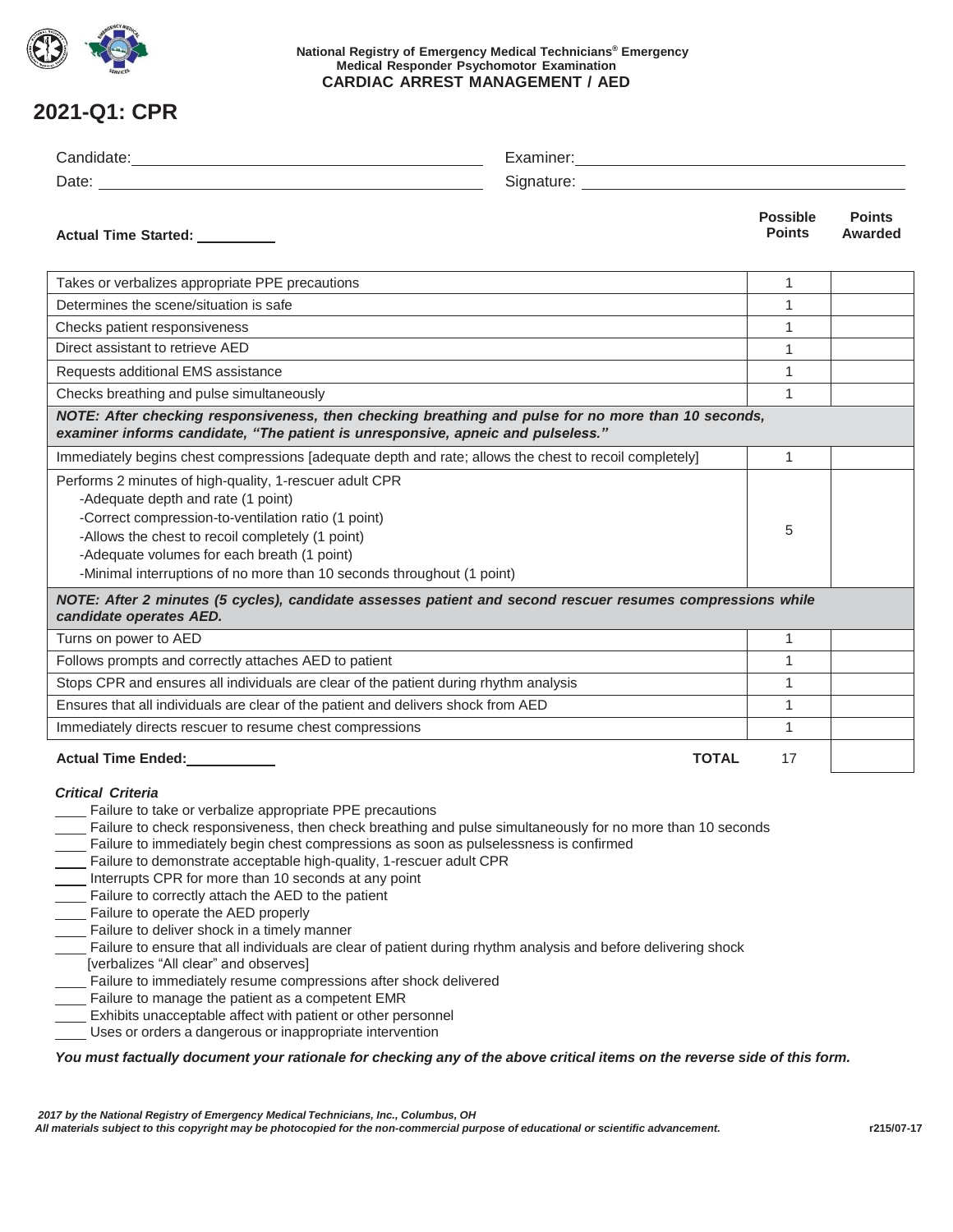

### **PATIENT ASSESSMENT - MEDICAL**

| Signature: Management Contract Contract Contract Contract Contract Contract Contract Contract Contract Contract Contract Contract Contract Contract Contract Contract Contract Contract Contract Contract Contract Contract Co<br><b>Candidate:</b><br><u> 1989 - Johann Stoff, deutscher Stoffen und der Stoffen und der Stoffen und der Stoffen und der Stoffen und der</u><br><b>Possible</b><br><b>Points</b><br><b>Points</b><br>Awarded<br>Scenario: <u>Cambridge Communication</u><br>Takes or verbalizes appropriate PPE precautions<br>$\mathbf{1}$<br><b>SCENE SIZE-UP</b><br>Determines the scene/situation is safe<br>1<br>$\mathbf{1}$<br>Determines the mechanism of injury/nature of illness<br>Determines the number of patients<br>$\mathbf{1}$<br>Requests additional help if necessary<br>$\mathbf{1}$<br>Considers stabilization of spine<br>$\mathbf{1}$<br><b>PRIMARY SURVEY</b><br>Verbalizes general impression of the patient<br>$\mathbf{1}$<br>$\mathbf{1}$<br>Determines responsiveness/level of consciousness<br>Determines chief complaint/apparent life-threats<br>$\mathbf{1}$<br>Assesses airway and breathing<br>-Assessment (1 point)<br>3<br>-Assures adequate ventilation (1 point)<br>-Initiates appropriate oxygen therapy (1 point)<br>Assesses circulation<br>-Assesses/controls major bleeding (1 point) -Assesses skin [either skin color, temperature, or condition] (1 point)<br>3<br>-Assesses pulse (1 point)<br>Identifies priority patients/makes transport decision<br>$\mathbf{1}$<br><b>HISTORY TAKING AND SECONDARY ASSESSMENT</b><br>History of present illness<br>-Onset (1 point)<br>-Severity (1 point)<br>8<br>-Provocation (1 point)<br>-Time (1 point)<br>-Clarifying questions of associated signs and symptoms as related to OPQRST (2 points)<br>-Quality (1 point)<br>-Radiation (1 point)<br>Past medical history<br>-Allergies (1 point)<br>-Past pertinent history (1 point)<br>-Events leading to present illness (1 point)<br>5<br>-Medications (1 point)<br>-Last oral intake (1 point)<br>Performs secondary assessment [assess affected body part/system or, if indicated, completes rapid assessment]<br>-Cardiovascular<br>-Neurological<br>-Reproductive<br>5<br>-Integumentary<br>-Musculoskeletal<br>-GI/GU<br>-Psychological/Social<br>-Pulmonary<br>Vital signs<br>-Pulse (1 point)<br>-Respiratory rate and quality (1 point each)<br>5<br>-AVPU (1 point)<br>-Blood pressure (1 point)<br>Diagnostics [blood glucose test, pulse oximetry, etc] as indicated<br>$\overline{2}$<br>States field impression of patient<br>1<br>Verbalizes treatment plan for patient and calls for appropriate intervention(s) (Internasal Narcan Administrations)<br>$\mathbf{1}$<br>Transport decision re-evaluated<br>1<br><b>REASSESSMENT</b><br>1<br>Repeats primary survey<br>1<br>Repeats vital signs<br>$\mathbf{1}$<br>Evaluates response to treatments<br>1<br>Repeats secondary assessment regarding patient complaint or injuries<br><b>Actual Time Ended:</b><br>48<br><b>CRITICAL CRITERIA</b><br><b>TOTAL</b><br>Failure to initiate or call for transport of the patient within 15 minute time limit<br>on<br>Failure to take or verbalize appropriate PPE precautions<br>Failure to determine scene safety before approaching patient<br>Failure to voice and ultimately provide appropriate oxygen therapy<br>Failure to assess/provide adequate ventilation<br>Failure to find or appropriately manage problems associated with airway, breathing, hemorrhage or shock [hypoperfusion]<br>Failure to differentiate patient's need for immediate transportation versus continued assessment and treatment at the scene | 2021-Q1: Patient Assessment    |  |  |  |
|---------------------------------------------------------------------------------------------------------------------------------------------------------------------------------------------------------------------------------------------------------------------------------------------------------------------------------------------------------------------------------------------------------------------------------------------------------------------------------------------------------------------------------------------------------------------------------------------------------------------------------------------------------------------------------------------------------------------------------------------------------------------------------------------------------------------------------------------------------------------------------------------------------------------------------------------------------------------------------------------------------------------------------------------------------------------------------------------------------------------------------------------------------------------------------------------------------------------------------------------------------------------------------------------------------------------------------------------------------------------------------------------------------------------------------------------------------------------------------------------------------------------------------------------------------------------------------------------------------------------------------------------------------------------------------------------------------------------------------------------------------------------------------------------------------------------------------------------------------------------------------------------------------------------------------------------------------------------------------------------------------------------------------------------------------------------------------------------------------------------------------------------------------------------------------------------------------------------------------------------------------------------------------------------------------------------------------------------------------------------------------------------------------------------------------------------------------------------------------------------------------------------------------------------------------------------------------------------------------------------------------------------------------------------------------------------------------------------------------------------------------------------------------------------------------------------------------------------------------------------------------------------------------------------------------------------------------------------------------------------------------------------------------------------------------------------------------------------------------------------------------------------------------------------------------------------------------------------------------------------------------------------------------------------------------------------------------------------------------------------------------------------------------------------------------------------------------------------------------------------------------------------------------------------------------------------------------------------------------------------------------------------------------------------------------------------------------|--------------------------------|--|--|--|
|                                                                                                                                                                                                                                                                                                                                                                                                                                                                                                                                                                                                                                                                                                                                                                                                                                                                                                                                                                                                                                                                                                                                                                                                                                                                                                                                                                                                                                                                                                                                                                                                                                                                                                                                                                                                                                                                                                                                                                                                                                                                                                                                                                                                                                                                                                                                                                                                                                                                                                                                                                                                                                                                                                                                                                                                                                                                                                                                                                                                                                                                                                                                                                                                                                                                                                                                                                                                                                                                                                                                                                                                                                                                                                         |                                |  |  |  |
|                                                                                                                                                                                                                                                                                                                                                                                                                                                                                                                                                                                                                                                                                                                                                                                                                                                                                                                                                                                                                                                                                                                                                                                                                                                                                                                                                                                                                                                                                                                                                                                                                                                                                                                                                                                                                                                                                                                                                                                                                                                                                                                                                                                                                                                                                                                                                                                                                                                                                                                                                                                                                                                                                                                                                                                                                                                                                                                                                                                                                                                                                                                                                                                                                                                                                                                                                                                                                                                                                                                                                                                                                                                                                                         |                                |  |  |  |
|                                                                                                                                                                                                                                                                                                                                                                                                                                                                                                                                                                                                                                                                                                                                                                                                                                                                                                                                                                                                                                                                                                                                                                                                                                                                                                                                                                                                                                                                                                                                                                                                                                                                                                                                                                                                                                                                                                                                                                                                                                                                                                                                                                                                                                                                                                                                                                                                                                                                                                                                                                                                                                                                                                                                                                                                                                                                                                                                                                                                                                                                                                                                                                                                                                                                                                                                                                                                                                                                                                                                                                                                                                                                                                         |                                |  |  |  |
|                                                                                                                                                                                                                                                                                                                                                                                                                                                                                                                                                                                                                                                                                                                                                                                                                                                                                                                                                                                                                                                                                                                                                                                                                                                                                                                                                                                                                                                                                                                                                                                                                                                                                                                                                                                                                                                                                                                                                                                                                                                                                                                                                                                                                                                                                                                                                                                                                                                                                                                                                                                                                                                                                                                                                                                                                                                                                                                                                                                                                                                                                                                                                                                                                                                                                                                                                                                                                                                                                                                                                                                                                                                                                                         | Actual Time Started: _________ |  |  |  |
|                                                                                                                                                                                                                                                                                                                                                                                                                                                                                                                                                                                                                                                                                                                                                                                                                                                                                                                                                                                                                                                                                                                                                                                                                                                                                                                                                                                                                                                                                                                                                                                                                                                                                                                                                                                                                                                                                                                                                                                                                                                                                                                                                                                                                                                                                                                                                                                                                                                                                                                                                                                                                                                                                                                                                                                                                                                                                                                                                                                                                                                                                                                                                                                                                                                                                                                                                                                                                                                                                                                                                                                                                                                                                                         |                                |  |  |  |
|                                                                                                                                                                                                                                                                                                                                                                                                                                                                                                                                                                                                                                                                                                                                                                                                                                                                                                                                                                                                                                                                                                                                                                                                                                                                                                                                                                                                                                                                                                                                                                                                                                                                                                                                                                                                                                                                                                                                                                                                                                                                                                                                                                                                                                                                                                                                                                                                                                                                                                                                                                                                                                                                                                                                                                                                                                                                                                                                                                                                                                                                                                                                                                                                                                                                                                                                                                                                                                                                                                                                                                                                                                                                                                         |                                |  |  |  |
|                                                                                                                                                                                                                                                                                                                                                                                                                                                                                                                                                                                                                                                                                                                                                                                                                                                                                                                                                                                                                                                                                                                                                                                                                                                                                                                                                                                                                                                                                                                                                                                                                                                                                                                                                                                                                                                                                                                                                                                                                                                                                                                                                                                                                                                                                                                                                                                                                                                                                                                                                                                                                                                                                                                                                                                                                                                                                                                                                                                                                                                                                                                                                                                                                                                                                                                                                                                                                                                                                                                                                                                                                                                                                                         |                                |  |  |  |
|                                                                                                                                                                                                                                                                                                                                                                                                                                                                                                                                                                                                                                                                                                                                                                                                                                                                                                                                                                                                                                                                                                                                                                                                                                                                                                                                                                                                                                                                                                                                                                                                                                                                                                                                                                                                                                                                                                                                                                                                                                                                                                                                                                                                                                                                                                                                                                                                                                                                                                                                                                                                                                                                                                                                                                                                                                                                                                                                                                                                                                                                                                                                                                                                                                                                                                                                                                                                                                                                                                                                                                                                                                                                                                         |                                |  |  |  |
|                                                                                                                                                                                                                                                                                                                                                                                                                                                                                                                                                                                                                                                                                                                                                                                                                                                                                                                                                                                                                                                                                                                                                                                                                                                                                                                                                                                                                                                                                                                                                                                                                                                                                                                                                                                                                                                                                                                                                                                                                                                                                                                                                                                                                                                                                                                                                                                                                                                                                                                                                                                                                                                                                                                                                                                                                                                                                                                                                                                                                                                                                                                                                                                                                                                                                                                                                                                                                                                                                                                                                                                                                                                                                                         |                                |  |  |  |
|                                                                                                                                                                                                                                                                                                                                                                                                                                                                                                                                                                                                                                                                                                                                                                                                                                                                                                                                                                                                                                                                                                                                                                                                                                                                                                                                                                                                                                                                                                                                                                                                                                                                                                                                                                                                                                                                                                                                                                                                                                                                                                                                                                                                                                                                                                                                                                                                                                                                                                                                                                                                                                                                                                                                                                                                                                                                                                                                                                                                                                                                                                                                                                                                                                                                                                                                                                                                                                                                                                                                                                                                                                                                                                         |                                |  |  |  |
|                                                                                                                                                                                                                                                                                                                                                                                                                                                                                                                                                                                                                                                                                                                                                                                                                                                                                                                                                                                                                                                                                                                                                                                                                                                                                                                                                                                                                                                                                                                                                                                                                                                                                                                                                                                                                                                                                                                                                                                                                                                                                                                                                                                                                                                                                                                                                                                                                                                                                                                                                                                                                                                                                                                                                                                                                                                                                                                                                                                                                                                                                                                                                                                                                                                                                                                                                                                                                                                                                                                                                                                                                                                                                                         |                                |  |  |  |
|                                                                                                                                                                                                                                                                                                                                                                                                                                                                                                                                                                                                                                                                                                                                                                                                                                                                                                                                                                                                                                                                                                                                                                                                                                                                                                                                                                                                                                                                                                                                                                                                                                                                                                                                                                                                                                                                                                                                                                                                                                                                                                                                                                                                                                                                                                                                                                                                                                                                                                                                                                                                                                                                                                                                                                                                                                                                                                                                                                                                                                                                                                                                                                                                                                                                                                                                                                                                                                                                                                                                                                                                                                                                                                         |                                |  |  |  |
|                                                                                                                                                                                                                                                                                                                                                                                                                                                                                                                                                                                                                                                                                                                                                                                                                                                                                                                                                                                                                                                                                                                                                                                                                                                                                                                                                                                                                                                                                                                                                                                                                                                                                                                                                                                                                                                                                                                                                                                                                                                                                                                                                                                                                                                                                                                                                                                                                                                                                                                                                                                                                                                                                                                                                                                                                                                                                                                                                                                                                                                                                                                                                                                                                                                                                                                                                                                                                                                                                                                                                                                                                                                                                                         |                                |  |  |  |
|                                                                                                                                                                                                                                                                                                                                                                                                                                                                                                                                                                                                                                                                                                                                                                                                                                                                                                                                                                                                                                                                                                                                                                                                                                                                                                                                                                                                                                                                                                                                                                                                                                                                                                                                                                                                                                                                                                                                                                                                                                                                                                                                                                                                                                                                                                                                                                                                                                                                                                                                                                                                                                                                                                                                                                                                                                                                                                                                                                                                                                                                                                                                                                                                                                                                                                                                                                                                                                                                                                                                                                                                                                                                                                         |                                |  |  |  |
|                                                                                                                                                                                                                                                                                                                                                                                                                                                                                                                                                                                                                                                                                                                                                                                                                                                                                                                                                                                                                                                                                                                                                                                                                                                                                                                                                                                                                                                                                                                                                                                                                                                                                                                                                                                                                                                                                                                                                                                                                                                                                                                                                                                                                                                                                                                                                                                                                                                                                                                                                                                                                                                                                                                                                                                                                                                                                                                                                                                                                                                                                                                                                                                                                                                                                                                                                                                                                                                                                                                                                                                                                                                                                                         |                                |  |  |  |
|                                                                                                                                                                                                                                                                                                                                                                                                                                                                                                                                                                                                                                                                                                                                                                                                                                                                                                                                                                                                                                                                                                                                                                                                                                                                                                                                                                                                                                                                                                                                                                                                                                                                                                                                                                                                                                                                                                                                                                                                                                                                                                                                                                                                                                                                                                                                                                                                                                                                                                                                                                                                                                                                                                                                                                                                                                                                                                                                                                                                                                                                                                                                                                                                                                                                                                                                                                                                                                                                                                                                                                                                                                                                                                         |                                |  |  |  |
|                                                                                                                                                                                                                                                                                                                                                                                                                                                                                                                                                                                                                                                                                                                                                                                                                                                                                                                                                                                                                                                                                                                                                                                                                                                                                                                                                                                                                                                                                                                                                                                                                                                                                                                                                                                                                                                                                                                                                                                                                                                                                                                                                                                                                                                                                                                                                                                                                                                                                                                                                                                                                                                                                                                                                                                                                                                                                                                                                                                                                                                                                                                                                                                                                                                                                                                                                                                                                                                                                                                                                                                                                                                                                                         |                                |  |  |  |
|                                                                                                                                                                                                                                                                                                                                                                                                                                                                                                                                                                                                                                                                                                                                                                                                                                                                                                                                                                                                                                                                                                                                                                                                                                                                                                                                                                                                                                                                                                                                                                                                                                                                                                                                                                                                                                                                                                                                                                                                                                                                                                                                                                                                                                                                                                                                                                                                                                                                                                                                                                                                                                                                                                                                                                                                                                                                                                                                                                                                                                                                                                                                                                                                                                                                                                                                                                                                                                                                                                                                                                                                                                                                                                         |                                |  |  |  |
|                                                                                                                                                                                                                                                                                                                                                                                                                                                                                                                                                                                                                                                                                                                                                                                                                                                                                                                                                                                                                                                                                                                                                                                                                                                                                                                                                                                                                                                                                                                                                                                                                                                                                                                                                                                                                                                                                                                                                                                                                                                                                                                                                                                                                                                                                                                                                                                                                                                                                                                                                                                                                                                                                                                                                                                                                                                                                                                                                                                                                                                                                                                                                                                                                                                                                                                                                                                                                                                                                                                                                                                                                                                                                                         |                                |  |  |  |
|                                                                                                                                                                                                                                                                                                                                                                                                                                                                                                                                                                                                                                                                                                                                                                                                                                                                                                                                                                                                                                                                                                                                                                                                                                                                                                                                                                                                                                                                                                                                                                                                                                                                                                                                                                                                                                                                                                                                                                                                                                                                                                                                                                                                                                                                                                                                                                                                                                                                                                                                                                                                                                                                                                                                                                                                                                                                                                                                                                                                                                                                                                                                                                                                                                                                                                                                                                                                                                                                                                                                                                                                                                                                                                         |                                |  |  |  |
|                                                                                                                                                                                                                                                                                                                                                                                                                                                                                                                                                                                                                                                                                                                                                                                                                                                                                                                                                                                                                                                                                                                                                                                                                                                                                                                                                                                                                                                                                                                                                                                                                                                                                                                                                                                                                                                                                                                                                                                                                                                                                                                                                                                                                                                                                                                                                                                                                                                                                                                                                                                                                                                                                                                                                                                                                                                                                                                                                                                                                                                                                                                                                                                                                                                                                                                                                                                                                                                                                                                                                                                                                                                                                                         |                                |  |  |  |
|                                                                                                                                                                                                                                                                                                                                                                                                                                                                                                                                                                                                                                                                                                                                                                                                                                                                                                                                                                                                                                                                                                                                                                                                                                                                                                                                                                                                                                                                                                                                                                                                                                                                                                                                                                                                                                                                                                                                                                                                                                                                                                                                                                                                                                                                                                                                                                                                                                                                                                                                                                                                                                                                                                                                                                                                                                                                                                                                                                                                                                                                                                                                                                                                                                                                                                                                                                                                                                                                                                                                                                                                                                                                                                         |                                |  |  |  |
|                                                                                                                                                                                                                                                                                                                                                                                                                                                                                                                                                                                                                                                                                                                                                                                                                                                                                                                                                                                                                                                                                                                                                                                                                                                                                                                                                                                                                                                                                                                                                                                                                                                                                                                                                                                                                                                                                                                                                                                                                                                                                                                                                                                                                                                                                                                                                                                                                                                                                                                                                                                                                                                                                                                                                                                                                                                                                                                                                                                                                                                                                                                                                                                                                                                                                                                                                                                                                                                                                                                                                                                                                                                                                                         |                                |  |  |  |
|                                                                                                                                                                                                                                                                                                                                                                                                                                                                                                                                                                                                                                                                                                                                                                                                                                                                                                                                                                                                                                                                                                                                                                                                                                                                                                                                                                                                                                                                                                                                                                                                                                                                                                                                                                                                                                                                                                                                                                                                                                                                                                                                                                                                                                                                                                                                                                                                                                                                                                                                                                                                                                                                                                                                                                                                                                                                                                                                                                                                                                                                                                                                                                                                                                                                                                                                                                                                                                                                                                                                                                                                                                                                                                         |                                |  |  |  |
|                                                                                                                                                                                                                                                                                                                                                                                                                                                                                                                                                                                                                                                                                                                                                                                                                                                                                                                                                                                                                                                                                                                                                                                                                                                                                                                                                                                                                                                                                                                                                                                                                                                                                                                                                                                                                                                                                                                                                                                                                                                                                                                                                                                                                                                                                                                                                                                                                                                                                                                                                                                                                                                                                                                                                                                                                                                                                                                                                                                                                                                                                                                                                                                                                                                                                                                                                                                                                                                                                                                                                                                                                                                                                                         |                                |  |  |  |
|                                                                                                                                                                                                                                                                                                                                                                                                                                                                                                                                                                                                                                                                                                                                                                                                                                                                                                                                                                                                                                                                                                                                                                                                                                                                                                                                                                                                                                                                                                                                                                                                                                                                                                                                                                                                                                                                                                                                                                                                                                                                                                                                                                                                                                                                                                                                                                                                                                                                                                                                                                                                                                                                                                                                                                                                                                                                                                                                                                                                                                                                                                                                                                                                                                                                                                                                                                                                                                                                                                                                                                                                                                                                                                         |                                |  |  |  |
|                                                                                                                                                                                                                                                                                                                                                                                                                                                                                                                                                                                                                                                                                                                                                                                                                                                                                                                                                                                                                                                                                                                                                                                                                                                                                                                                                                                                                                                                                                                                                                                                                                                                                                                                                                                                                                                                                                                                                                                                                                                                                                                                                                                                                                                                                                                                                                                                                                                                                                                                                                                                                                                                                                                                                                                                                                                                                                                                                                                                                                                                                                                                                                                                                                                                                                                                                                                                                                                                                                                                                                                                                                                                                                         |                                |  |  |  |
|                                                                                                                                                                                                                                                                                                                                                                                                                                                                                                                                                                                                                                                                                                                                                                                                                                                                                                                                                                                                                                                                                                                                                                                                                                                                                                                                                                                                                                                                                                                                                                                                                                                                                                                                                                                                                                                                                                                                                                                                                                                                                                                                                                                                                                                                                                                                                                                                                                                                                                                                                                                                                                                                                                                                                                                                                                                                                                                                                                                                                                                                                                                                                                                                                                                                                                                                                                                                                                                                                                                                                                                                                                                                                                         |                                |  |  |  |
|                                                                                                                                                                                                                                                                                                                                                                                                                                                                                                                                                                                                                                                                                                                                                                                                                                                                                                                                                                                                                                                                                                                                                                                                                                                                                                                                                                                                                                                                                                                                                                                                                                                                                                                                                                                                                                                                                                                                                                                                                                                                                                                                                                                                                                                                                                                                                                                                                                                                                                                                                                                                                                                                                                                                                                                                                                                                                                                                                                                                                                                                                                                                                                                                                                                                                                                                                                                                                                                                                                                                                                                                                                                                                                         |                                |  |  |  |
|                                                                                                                                                                                                                                                                                                                                                                                                                                                                                                                                                                                                                                                                                                                                                                                                                                                                                                                                                                                                                                                                                                                                                                                                                                                                                                                                                                                                                                                                                                                                                                                                                                                                                                                                                                                                                                                                                                                                                                                                                                                                                                                                                                                                                                                                                                                                                                                                                                                                                                                                                                                                                                                                                                                                                                                                                                                                                                                                                                                                                                                                                                                                                                                                                                                                                                                                                                                                                                                                                                                                                                                                                                                                                                         |                                |  |  |  |
|                                                                                                                                                                                                                                                                                                                                                                                                                                                                                                                                                                                                                                                                                                                                                                                                                                                                                                                                                                                                                                                                                                                                                                                                                                                                                                                                                                                                                                                                                                                                                                                                                                                                                                                                                                                                                                                                                                                                                                                                                                                                                                                                                                                                                                                                                                                                                                                                                                                                                                                                                                                                                                                                                                                                                                                                                                                                                                                                                                                                                                                                                                                                                                                                                                                                                                                                                                                                                                                                                                                                                                                                                                                                                                         |                                |  |  |  |
|                                                                                                                                                                                                                                                                                                                                                                                                                                                                                                                                                                                                                                                                                                                                                                                                                                                                                                                                                                                                                                                                                                                                                                                                                                                                                                                                                                                                                                                                                                                                                                                                                                                                                                                                                                                                                                                                                                                                                                                                                                                                                                                                                                                                                                                                                                                                                                                                                                                                                                                                                                                                                                                                                                                                                                                                                                                                                                                                                                                                                                                                                                                                                                                                                                                                                                                                                                                                                                                                                                                                                                                                                                                                                                         |                                |  |  |  |
|                                                                                                                                                                                                                                                                                                                                                                                                                                                                                                                                                                                                                                                                                                                                                                                                                                                                                                                                                                                                                                                                                                                                                                                                                                                                                                                                                                                                                                                                                                                                                                                                                                                                                                                                                                                                                                                                                                                                                                                                                                                                                                                                                                                                                                                                                                                                                                                                                                                                                                                                                                                                                                                                                                                                                                                                                                                                                                                                                                                                                                                                                                                                                                                                                                                                                                                                                                                                                                                                                                                                                                                                                                                                                                         |                                |  |  |  |
|                                                                                                                                                                                                                                                                                                                                                                                                                                                                                                                                                                                                                                                                                                                                                                                                                                                                                                                                                                                                                                                                                                                                                                                                                                                                                                                                                                                                                                                                                                                                                                                                                                                                                                                                                                                                                                                                                                                                                                                                                                                                                                                                                                                                                                                                                                                                                                                                                                                                                                                                                                                                                                                                                                                                                                                                                                                                                                                                                                                                                                                                                                                                                                                                                                                                                                                                                                                                                                                                                                                                                                                                                                                                                                         |                                |  |  |  |
|                                                                                                                                                                                                                                                                                                                                                                                                                                                                                                                                                                                                                                                                                                                                                                                                                                                                                                                                                                                                                                                                                                                                                                                                                                                                                                                                                                                                                                                                                                                                                                                                                                                                                                                                                                                                                                                                                                                                                                                                                                                                                                                                                                                                                                                                                                                                                                                                                                                                                                                                                                                                                                                                                                                                                                                                                                                                                                                                                                                                                                                                                                                                                                                                                                                                                                                                                                                                                                                                                                                                                                                                                                                                                                         |                                |  |  |  |
|                                                                                                                                                                                                                                                                                                                                                                                                                                                                                                                                                                                                                                                                                                                                                                                                                                                                                                                                                                                                                                                                                                                                                                                                                                                                                                                                                                                                                                                                                                                                                                                                                                                                                                                                                                                                                                                                                                                                                                                                                                                                                                                                                                                                                                                                                                                                                                                                                                                                                                                                                                                                                                                                                                                                                                                                                                                                                                                                                                                                                                                                                                                                                                                                                                                                                                                                                                                                                                                                                                                                                                                                                                                                                                         |                                |  |  |  |
|                                                                                                                                                                                                                                                                                                                                                                                                                                                                                                                                                                                                                                                                                                                                                                                                                                                                                                                                                                                                                                                                                                                                                                                                                                                                                                                                                                                                                                                                                                                                                                                                                                                                                                                                                                                                                                                                                                                                                                                                                                                                                                                                                                                                                                                                                                                                                                                                                                                                                                                                                                                                                                                                                                                                                                                                                                                                                                                                                                                                                                                                                                                                                                                                                                                                                                                                                                                                                                                                                                                                                                                                                                                                                                         |                                |  |  |  |
|                                                                                                                                                                                                                                                                                                                                                                                                                                                                                                                                                                                                                                                                                                                                                                                                                                                                                                                                                                                                                                                                                                                                                                                                                                                                                                                                                                                                                                                                                                                                                                                                                                                                                                                                                                                                                                                                                                                                                                                                                                                                                                                                                                                                                                                                                                                                                                                                                                                                                                                                                                                                                                                                                                                                                                                                                                                                                                                                                                                                                                                                                                                                                                                                                                                                                                                                                                                                                                                                                                                                                                                                                                                                                                         |                                |  |  |  |
|                                                                                                                                                                                                                                                                                                                                                                                                                                                                                                                                                                                                                                                                                                                                                                                                                                                                                                                                                                                                                                                                                                                                                                                                                                                                                                                                                                                                                                                                                                                                                                                                                                                                                                                                                                                                                                                                                                                                                                                                                                                                                                                                                                                                                                                                                                                                                                                                                                                                                                                                                                                                                                                                                                                                                                                                                                                                                                                                                                                                                                                                                                                                                                                                                                                                                                                                                                                                                                                                                                                                                                                                                                                                                                         |                                |  |  |  |
|                                                                                                                                                                                                                                                                                                                                                                                                                                                                                                                                                                                                                                                                                                                                                                                                                                                                                                                                                                                                                                                                                                                                                                                                                                                                                                                                                                                                                                                                                                                                                                                                                                                                                                                                                                                                                                                                                                                                                                                                                                                                                                                                                                                                                                                                                                                                                                                                                                                                                                                                                                                                                                                                                                                                                                                                                                                                                                                                                                                                                                                                                                                                                                                                                                                                                                                                                                                                                                                                                                                                                                                                                                                                                                         |                                |  |  |  |
|                                                                                                                                                                                                                                                                                                                                                                                                                                                                                                                                                                                                                                                                                                                                                                                                                                                                                                                                                                                                                                                                                                                                                                                                                                                                                                                                                                                                                                                                                                                                                                                                                                                                                                                                                                                                                                                                                                                                                                                                                                                                                                                                                                                                                                                                                                                                                                                                                                                                                                                                                                                                                                                                                                                                                                                                                                                                                                                                                                                                                                                                                                                                                                                                                                                                                                                                                                                                                                                                                                                                                                                                                                                                                                         |                                |  |  |  |
|                                                                                                                                                                                                                                                                                                                                                                                                                                                                                                                                                                                                                                                                                                                                                                                                                                                                                                                                                                                                                                                                                                                                                                                                                                                                                                                                                                                                                                                                                                                                                                                                                                                                                                                                                                                                                                                                                                                                                                                                                                                                                                                                                                                                                                                                                                                                                                                                                                                                                                                                                                                                                                                                                                                                                                                                                                                                                                                                                                                                                                                                                                                                                                                                                                                                                                                                                                                                                                                                                                                                                                                                                                                                                                         |                                |  |  |  |
|                                                                                                                                                                                                                                                                                                                                                                                                                                                                                                                                                                                                                                                                                                                                                                                                                                                                                                                                                                                                                                                                                                                                                                                                                                                                                                                                                                                                                                                                                                                                                                                                                                                                                                                                                                                                                                                                                                                                                                                                                                                                                                                                                                                                                                                                                                                                                                                                                                                                                                                                                                                                                                                                                                                                                                                                                                                                                                                                                                                                                                                                                                                                                                                                                                                                                                                                                                                                                                                                                                                                                                                                                                                                                                         |                                |  |  |  |
|                                                                                                                                                                                                                                                                                                                                                                                                                                                                                                                                                                                                                                                                                                                                                                                                                                                                                                                                                                                                                                                                                                                                                                                                                                                                                                                                                                                                                                                                                                                                                                                                                                                                                                                                                                                                                                                                                                                                                                                                                                                                                                                                                                                                                                                                                                                                                                                                                                                                                                                                                                                                                                                                                                                                                                                                                                                                                                                                                                                                                                                                                                                                                                                                                                                                                                                                                                                                                                                                                                                                                                                                                                                                                                         |                                |  |  |  |
|                                                                                                                                                                                                                                                                                                                                                                                                                                                                                                                                                                                                                                                                                                                                                                                                                                                                                                                                                                                                                                                                                                                                                                                                                                                                                                                                                                                                                                                                                                                                                                                                                                                                                                                                                                                                                                                                                                                                                                                                                                                                                                                                                                                                                                                                                                                                                                                                                                                                                                                                                                                                                                                                                                                                                                                                                                                                                                                                                                                                                                                                                                                                                                                                                                                                                                                                                                                                                                                                                                                                                                                                                                                                                                         |                                |  |  |  |
|                                                                                                                                                                                                                                                                                                                                                                                                                                                                                                                                                                                                                                                                                                                                                                                                                                                                                                                                                                                                                                                                                                                                                                                                                                                                                                                                                                                                                                                                                                                                                                                                                                                                                                                                                                                                                                                                                                                                                                                                                                                                                                                                                                                                                                                                                                                                                                                                                                                                                                                                                                                                                                                                                                                                                                                                                                                                                                                                                                                                                                                                                                                                                                                                                                                                                                                                                                                                                                                                                                                                                                                                                                                                                                         |                                |  |  |  |
|                                                                                                                                                                                                                                                                                                                                                                                                                                                                                                                                                                                                                                                                                                                                                                                                                                                                                                                                                                                                                                                                                                                                                                                                                                                                                                                                                                                                                                                                                                                                                                                                                                                                                                                                                                                                                                                                                                                                                                                                                                                                                                                                                                                                                                                                                                                                                                                                                                                                                                                                                                                                                                                                                                                                                                                                                                                                                                                                                                                                                                                                                                                                                                                                                                                                                                                                                                                                                                                                                                                                                                                                                                                                                                         |                                |  |  |  |
|                                                                                                                                                                                                                                                                                                                                                                                                                                                                                                                                                                                                                                                                                                                                                                                                                                                                                                                                                                                                                                                                                                                                                                                                                                                                                                                                                                                                                                                                                                                                                                                                                                                                                                                                                                                                                                                                                                                                                                                                                                                                                                                                                                                                                                                                                                                                                                                                                                                                                                                                                                                                                                                                                                                                                                                                                                                                                                                                                                                                                                                                                                                                                                                                                                                                                                                                                                                                                                                                                                                                                                                                                                                                                                         |                                |  |  |  |
|                                                                                                                                                                                                                                                                                                                                                                                                                                                                                                                                                                                                                                                                                                                                                                                                                                                                                                                                                                                                                                                                                                                                                                                                                                                                                                                                                                                                                                                                                                                                                                                                                                                                                                                                                                                                                                                                                                                                                                                                                                                                                                                                                                                                                                                                                                                                                                                                                                                                                                                                                                                                                                                                                                                                                                                                                                                                                                                                                                                                                                                                                                                                                                                                                                                                                                                                                                                                                                                                                                                                                                                                                                                                                                         |                                |  |  |  |
|                                                                                                                                                                                                                                                                                                                                                                                                                                                                                                                                                                                                                                                                                                                                                                                                                                                                                                                                                                                                                                                                                                                                                                                                                                                                                                                                                                                                                                                                                                                                                                                                                                                                                                                                                                                                                                                                                                                                                                                                                                                                                                                                                                                                                                                                                                                                                                                                                                                                                                                                                                                                                                                                                                                                                                                                                                                                                                                                                                                                                                                                                                                                                                                                                                                                                                                                                                                                                                                                                                                                                                                                                                                                                                         |                                |  |  |  |

Does other detailed history or physical examination before assessing and treating threats to airway, breathing, and circulation

Failure to determine the patient's primary problem

Orders a dangerous or inappropriate intervention

Failure to provide for spinal protection when indicated